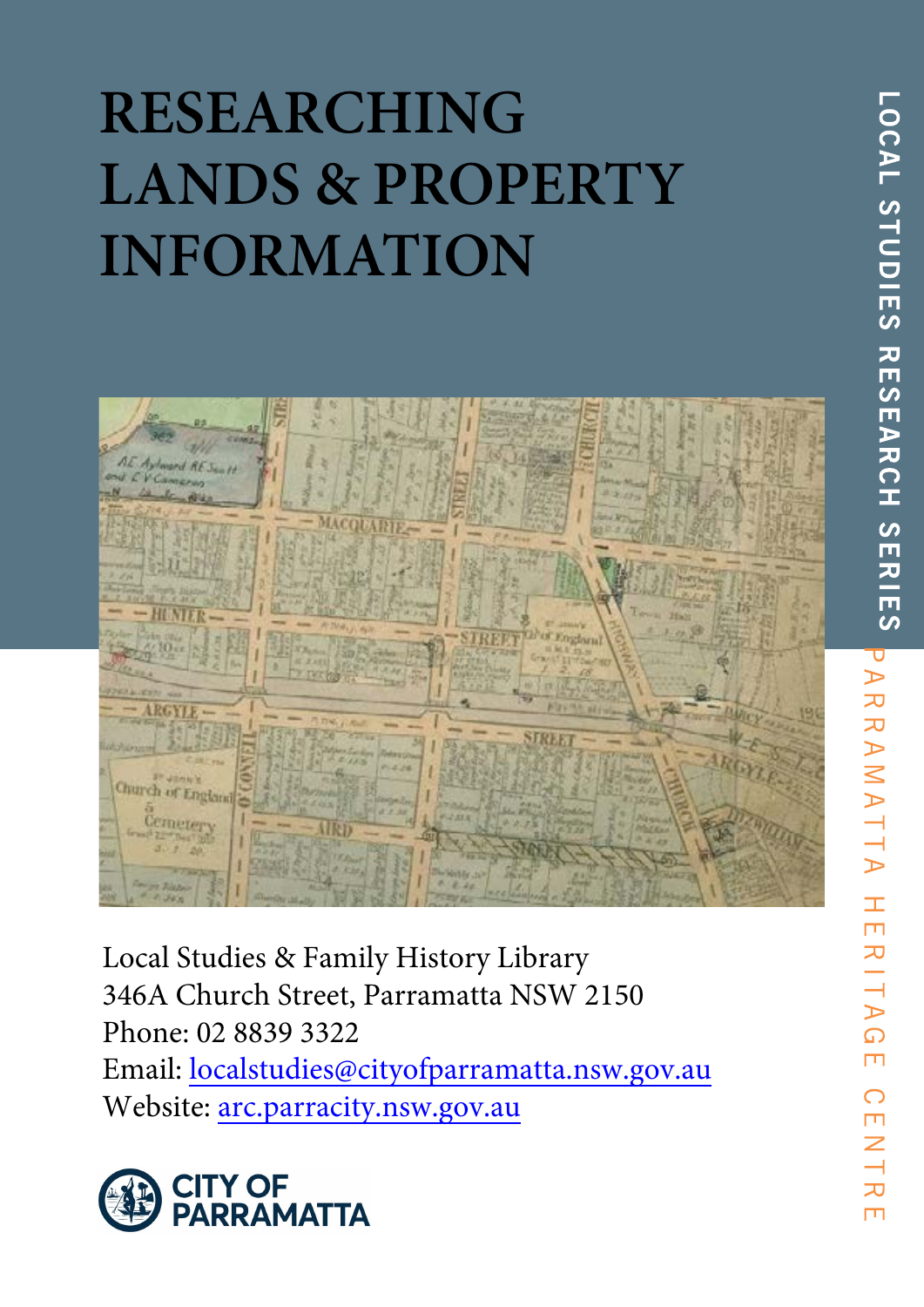

This guide has been produced to assist researchers in tracing the history of land ownership.

Historical and current land title records in New South Wales are maintained by NSW Land Registry Services (NSW LRS).

### **NSW LRS Office Location**

1 Prince Albert Road, Queens Square Sydney NSW 2000. Open: Mondays – Fridays 8:30am-4:30pm  $\mathbf{\widehat{m}}$ : 1300 052 637

: <http://www.nswlrs.com.au/>

## **NSW LAND OWNERSHIP**

NSW LRS administers the system which defines the legal ownership and boundaries of land parcels in NSW as well as other services including regular land valuations, cadastral and topographic mapping information, aerial photography and satellite imagery and the preservation of historic parish maps. Further information [http://www.nswlrs.com.au/land\\_t](http://www.nswlrs.com.au/land_titles/land_ownership) [itles/land\\_ownership](http://www.nswlrs.com.au/land_titles/land_ownership)

The primary register, known as the 'Torrens Title Register', protects land title by State Government guarantee and has operated since 1863. The General Register of Deeds includes 'Old System' records dating back to the earliest days of settlement in NSW.

Land title descriptions are currently expressed in Lot and Deposited Plan number (DP) rather than the earlier types of notation.

The community, business and government rely on this information for a variety of purposes including land management, conveyancing,

property development, investment, local planning, state economic and social development and historical research.

## **COMMENCING LAND TITLE RESEARCH**

The history of ownership of a portion of land may be traced from the first title holder as shown on the Parish Map forwards in time or backwards from the current title description.

*Note: that no personal details of current owners are given online.* 

Information guides on how to go about research are available on the NSW LRS website, however as more records are being made available online, some of the information in the guides is yet to be updated by the LRS:

[http://www.nswlrs.com.au/public](http://www.nswlrs.com.au/publications/search_guides) [ations/search\\_guides](http://www.nswlrs.com.au/publications/search_guides)

## **Tracing backwards from current title description**

- 1. Go to the NSW Land Registry Services website (www.nswlrs.com.au) and click on 'Free online searches' under NSW LRS Information, then either type the street address or Lot and DP Number to retrieve search results.
- 2. Use the *Street Address Enquiry*  to find current title description expressed as Lot and DP. Alternatively, you can find this information from documents such as the council rate notice.
- 3. Use the *Prior Title Reference* to find previous title description.
- 4. It may be necessary to examine the previous certificate of title

in order to link from current computer records back to manual Torrens Title records. Each Torrens Title certificate includes the number of the previous certificate enabling the ownership of the land to be traced backwards in time.

Torrens Title certificates may be viewed free of charge at:

- **NSW LRS office**
- State Library of NSW (SLNSW)
- State Archives and Records of NSW (SARNSW) or
- Online using the Historical Land Records Viewer (HLRV) [http://www.nswlrs.com.a](http://www.nswlrs.com.au/land_titles/historical_records_online/where_to_look) [u/land\\_titles/historical\\_re](http://www.nswlrs.com.au/land_titles/historical_records_online/where_to_look) [cords\\_online/where\\_to\\_lo](http://www.nswlrs.com.au/land_titles/historical_records_online/where_to_look) [ok](http://www.nswlrs.com.au/land_titles/historical_records_online/where_to_look)
- Copies of Torrens Title certificates may also be purchased through the NSW LRS' network of Information Brokers [http://www.nswlrs.com.a](http://www.nswlrs.com.au/land_titles/information_brokers) [u/land\\_titles/information](http://www.nswlrs.com.au/land_titles/information_brokers) [\\_brokers](http://www.nswlrs.com.au/land_titles/information_brokers) such as 'Direct Info' or 'CITEC Confirm' or over the counter at the NSW LRS office for a fee.
- 5. If the block is traced back to a Primary Application (PA) then the portion of land was originally Old Systems title granted or purchased prior to 1863. To trace back further to the first grantee a copy of the Primary Application needs to be obtained through one of the Information Brokers for a fee. [http://www.nswlrs.com.au/lan](http://www.nswlrs.com.au/land_titles/information_brokers) d titles/information brokers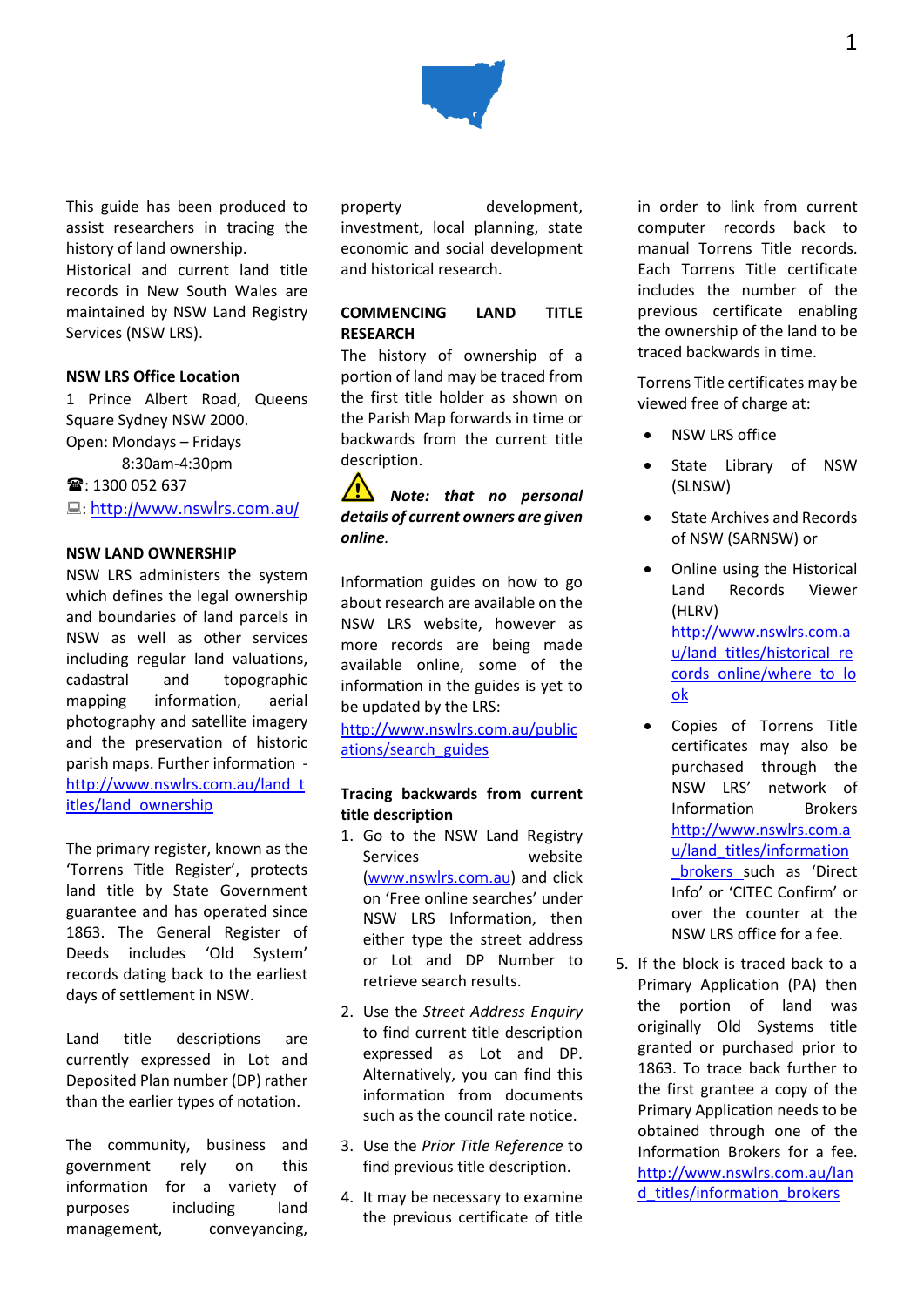## **Tracing forwards from Parish Map**

- 1. Locate the block of land of interest on the relevant Parish Map which is available in large format at Parramatta Heritage Centre Local History Library or online from the NSW LRS website via the *Historical Land Records Viewer* (HLRV). To access the historical maps and plans viewers go to: [http://hlrv.nswlrs.com.au/term](http://hlrv.nswlrs.com.au/terms/acceptTerms.htm) [s/acceptTerms.htm](http://hlrv.nswlrs.com.au/terms/acceptTerms.htm)
- 2. Make a note of the title details for the land portion for example: name of grantee and date of grant (Old Systems) or Volume and Folio (Torrens Title).
- 3. Old Systems documents have been converted to digital format and many are available to view free of charge online via the HLRV. Using the name from the Parish Map firstly search the Grants Index. The index is by surname and date. Always read the description of the land carefully to ensure the correct block is being traced as some settlers such as the Rev. Samuel Marsden, John Macarthur and John Harris owned many estates in NSW.

Then use the Serial and Page number to look at the original grant in the Grants Registers covering the period 1792-1862. The register will often give the place of residence of the owner and the price paid if sold at auction.

It is then possible to check the Old Systems Vendors Index to find out when the grantee sold the property and the name of the next owner. By working alternately between Vendor's Index and Book and Number in the General Register of Deeds it is possible to trace the

ownership of the block forwards in time.

For further information see the following guides, however as more records are being made available online, some of the information in the guides is yet to be updated by the LRS:

- How to search the Old System Vendors Index 1825 – 1986 [http://www.nswlrs.com.au/\\_\\_](http://www.nswlrs.com.au/__data/assets/pdf_file/0006/205287/Vendors_Index.pdf) [data/assets/pdf\\_file/0006/205](http://www.nswlrs.com.au/__data/assets/pdf_file/0006/205287/Vendors_Index.pdf) [287/Vendors\\_Index.pdf](http://www.nswlrs.com.au/__data/assets/pdf_file/0006/205287/Vendors_Index.pdf)
- How to search the Old System Purchasers Index 1896 – 1985 [http://www.nswlrs.com.au/\\_\\_](http://www.nswlrs.com.au/__data/assets/pdf_file/0004/205285/Old_System_Purchasers_Index.pdf) [data/assets/pdf\\_file/0004/205](http://www.nswlrs.com.au/__data/assets/pdf_file/0004/205285/Old_System_Purchasers_Index.pdf) [285/Old\\_System\\_Purchasers\\_I](http://www.nswlrs.com.au/__data/assets/pdf_file/0004/205285/Old_System_Purchasers_Index.pdf) [ndex.pdf](http://www.nswlrs.com.au/__data/assets/pdf_file/0004/205285/Old_System_Purchasers_Index.pdf)
- How to search the Old System Grant Index 1792–1862 [http://www.nswlrs.com.au/\\_\\_](http://www.nswlrs.com.au/__data/assets/pdf_file/0003/205284/Grant_Index.pdf) [data/assets/pdf\\_file/0003/205](http://www.nswlrs.com.au/__data/assets/pdf_file/0003/205284/Grant_Index.pdf) [284/Grant\\_Index.pdf](http://www.nswlrs.com.au/__data/assets/pdf_file/0003/205284/Grant_Index.pdf)
- Grant Register Volume numbers [http://www.nswlrs.com.au/\\_\\_](http://www.nswlrs.com.au/__data/assets/pdf_file/0012/205302/Grant_Register_Volume_Numbers.pdf) [data/assets/pdf\\_file/0012/205](http://www.nswlrs.com.au/__data/assets/pdf_file/0012/205302/Grant_Register_Volume_Numbers.pdf) [302/Grant\\_Register\\_Volume\\_](http://www.nswlrs.com.au/__data/assets/pdf_file/0012/205302/Grant_Register_Volume_Numbers.pdf) [Numbers.pdf](http://www.nswlrs.com.au/__data/assets/pdf_file/0012/205302/Grant_Register_Volume_Numbers.pdf)
- 4. If a Torrens Title reference (Volume and Folio or Lot and DP) is found, then view a read only copy of the Certificate of Title (CT) using Volume and Folio reference online through the HLRV. Certificates may also be viewed free of charge on computer terminals at NSW LRS, Sydney, SLNSW or SARNSW. A copy may also be purchased through one of the Information Brokers: [http://www.nswlrs.com.au/lan](http://www.nswlrs.com.au/land_titles/information_brokers) d titles/information brokers

Using the number of the next certificate noted on each CT, it is possible to work forwards through time to the current title.

The Torrens Title Purchasers Index 1863 – 1971 can be searched online. This index allows land purchased by a particular person to be identified. For further information see the following guide:

• How to search Torrens Purchasers Index [http://www.nswlrs.com.au/\\_\\_](http://www.nswlrs.com.au/__data/assets/pdf_file/0005/205286/Torrens_Search.pdf) [data/assets/pdf\\_file/0005/205](http://www.nswlrs.com.au/__data/assets/pdf_file/0005/205286/Torrens_Search.pdf) [286/Torrens\\_Search.pdf](http://www.nswlrs.com.au/__data/assets/pdf_file/0005/205286/Torrens_Search.pdf)

## **WHAT ARE PARISH MAPS? (also known as CADASTRAL MAPS)**

New South Wales is divided into 141 counties and each county is divided into smaller land units called parishes. These are land parishes not church parishes although some names are similar to church parish names. There are over 7,000 parish map sheets in NSW. Always use the name of the parish and county together because names are sometimes duplicated in other parishes. For example there is a Parish of Colo in the County of Cook and another in the County of Hunter.

The purpose of the Parish Map is to show land portions which have been:

- Reserved for a purpose e.g. school.
- Owned by the state government.
- Sold into private ownership.

The Parish Map generally shows the first holder of a particular portion of land. Although this information doesn't change from one edition of the map to the next, the map is not static. It is annotated and changed until the map becomes so cluttered with notes that a new map is drawn up and the old one is put away.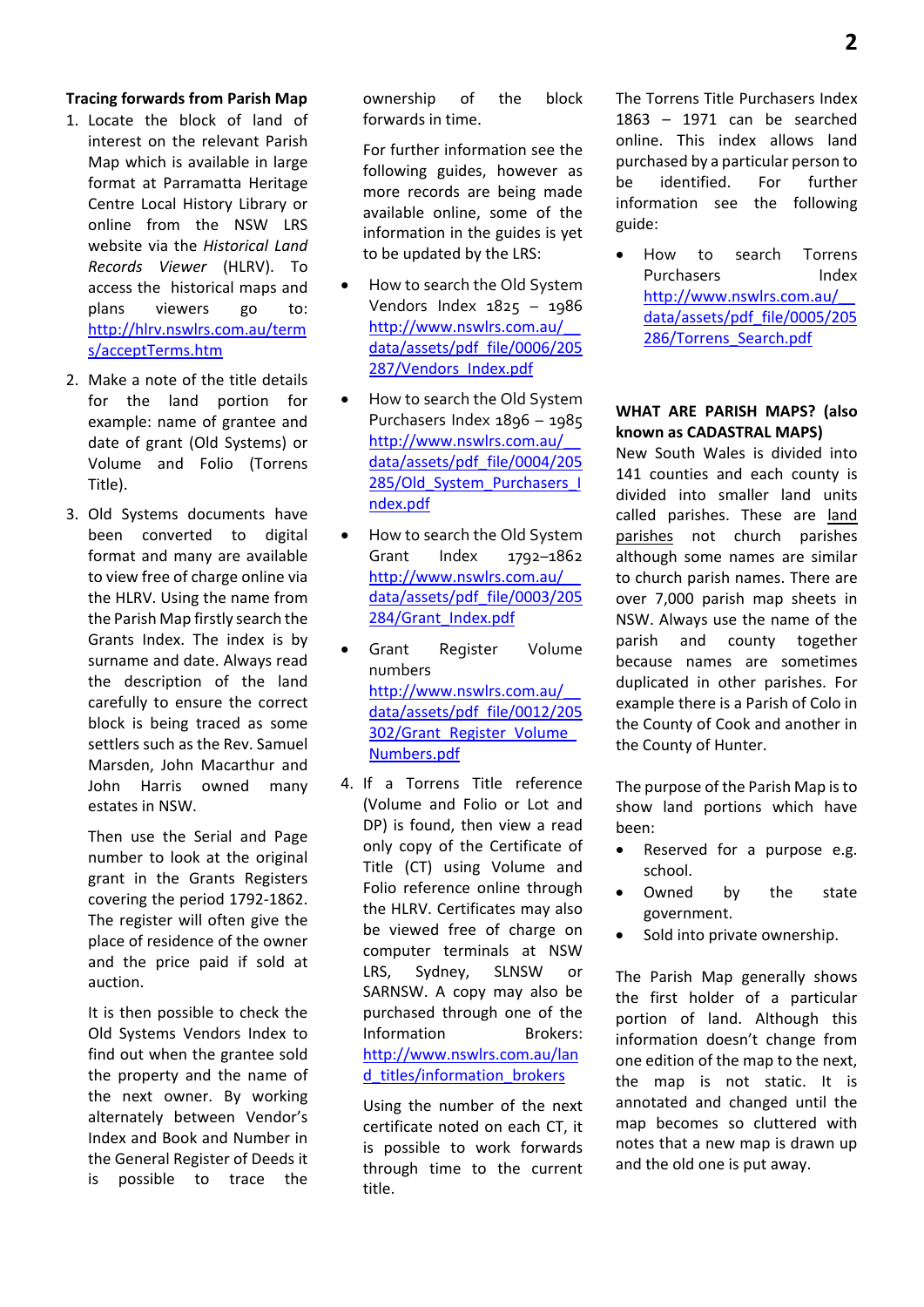Roads may be added, Crown Land released for sale, land resumed by the government for different purposes etc. We also need to remember that the maps are designed for use by government departments and not for historians.

## **What is usually shown for each block on the map?**

Each block usually shows:

- Name of the first CT holder
- Torrens Title reference, i.e. Volume and Folio number, or
- Reference to an old roll and date of grant e.g. Old Systems title
- Area of the land in acres, roods and perches.

## **What do the land measurements mean?**

There are:

- 40 perches to a rood
- $\bullet$  4 roods to the acre  $-1$  rood equals 1,000m2
- One acre is approx. 4,000 m2
- Convert hectares to acres by multiplying the number of hectares by 2.47 or more simply by 2 ½.

## **SOME OTHER IMPORTANT TERMS Old Systems Title**

The first system of land ownership used in the colony of NSW, depended on the creation of a new deed for each transfer of title. These documents had to be kept together and passed on to the next purchaser in order to prove ownership. There were obvious problems. What if some or all of the pages were lost? In 1817 Governor Macquarie proclaimed regulations for the registration of deeds at the Office of the Judge Advocate. Later, in 1825 Governor Brisbane issued an Act for Registering Deeds and Conveyances in NSW. The wording was slightly vague and registration was still not altogether

compulsory. Thus some deeds were not registered but it was wise to do so because legal precedence to registered deeds although title was not guaranteed by the government. The details of the transaction were written in a memorial and these were placed with the Registrar of Deeds at the Supreme Court.

A separate Land Titles Office was created in 1844 which acted as the repository for deeds. The old form of memorial was discontinued and a full copy of the deed was deposited with the department. It was still not compulsory to register deeds and still no guarantee of title.

### **Torrens Title**

Originated in South Australia by Robert Torrens, the Torrens Title certificate showed the first holder and the subsequent dealings on the one piece of paper until the page was full or a new deed was issued due to subdivision. It was now much easier to prove the chain of ownership from one person to another. This system was introduced into NSW in January 1863.

The certificates were accessioned according to Volume and Folio number with 250 folios in each volume. No original volumes remain on public access however Torrens Title certificates may be viewed free of charge at the NSW LRS office in Queens Square, Sydney, online using the Historical Land Records Viewer (HLRV), at the State Library of NSW (SLNSW) Macquarie Street, Sydney and at State Archives and Records of NSW (SARNSW), O'Connell Street Kingswood. Copies of Torrens Title certificates may also be purchased through one of the Information Brokers

## [http://www.nswlrs.com.au/land\\_t](http://www.nswlrs.com.au/land_titles/information_brokers) [itles/information\\_brokers](http://www.nswlrs.com.au/land_titles/information_brokers)

or over the counter at the NSW LRS office for a fee.

#### **Primary Application (PA)**

Land that was sold or granted before 1863 remained Old Systems Title until a Primary Application (PA) was made to convert the old systems deeds to Torrens Title. The applicant needed to prove legal title to the land by producing a continuous chain of documents from the first holder to current owner. These documents were listed on the PA form. When these are proved to be legally correct a new Torrens CT was issued. It is very handy for the researcher to find the chain of ownership listed in this way.

The PA packet (separate from the application form) may contain all sorts of family information as well as the applicant attempted to prove title to the land. Look on the Parish Map to find the PA number. Some PAs are held by State Archives and Records, Kingswood and other still held by NSW LRS, Sydney. It is necessary to check with each office either by phone or website search to determine the location of a particular PA or PA packet. For further information on how to access Primary Application Packets at SARNSW [https://www.records.nsw.gov.au/](https://www.records.nsw.gov.au/archives/collections-and-research/guides-and-indexes/primary-application-packets-guide) [archives/collections-and](https://www.records.nsw.gov.au/archives/collections-and-research/guides-and-indexes/primary-application-packets-guide)[research/guides-and](https://www.records.nsw.gov.au/archives/collections-and-research/guides-and-indexes/primary-application-packets-guide)[indexes/primary-application](https://www.records.nsw.gov.au/archives/collections-and-research/guides-and-indexes/primary-application-packets-guide)[packets-guide](https://www.records.nsw.gov.au/archives/collections-and-research/guides-and-indexes/primary-application-packets-guide)

### **Deposited Plans and Strata Plans**

Changes in boundaries, area and extent of land parcels registered under Torrens Title e.g. when land is subdivided, are registered as Deposited Plans (DP). For example: Lot 3 DP 773447 this means land portion number 3 in the plan of the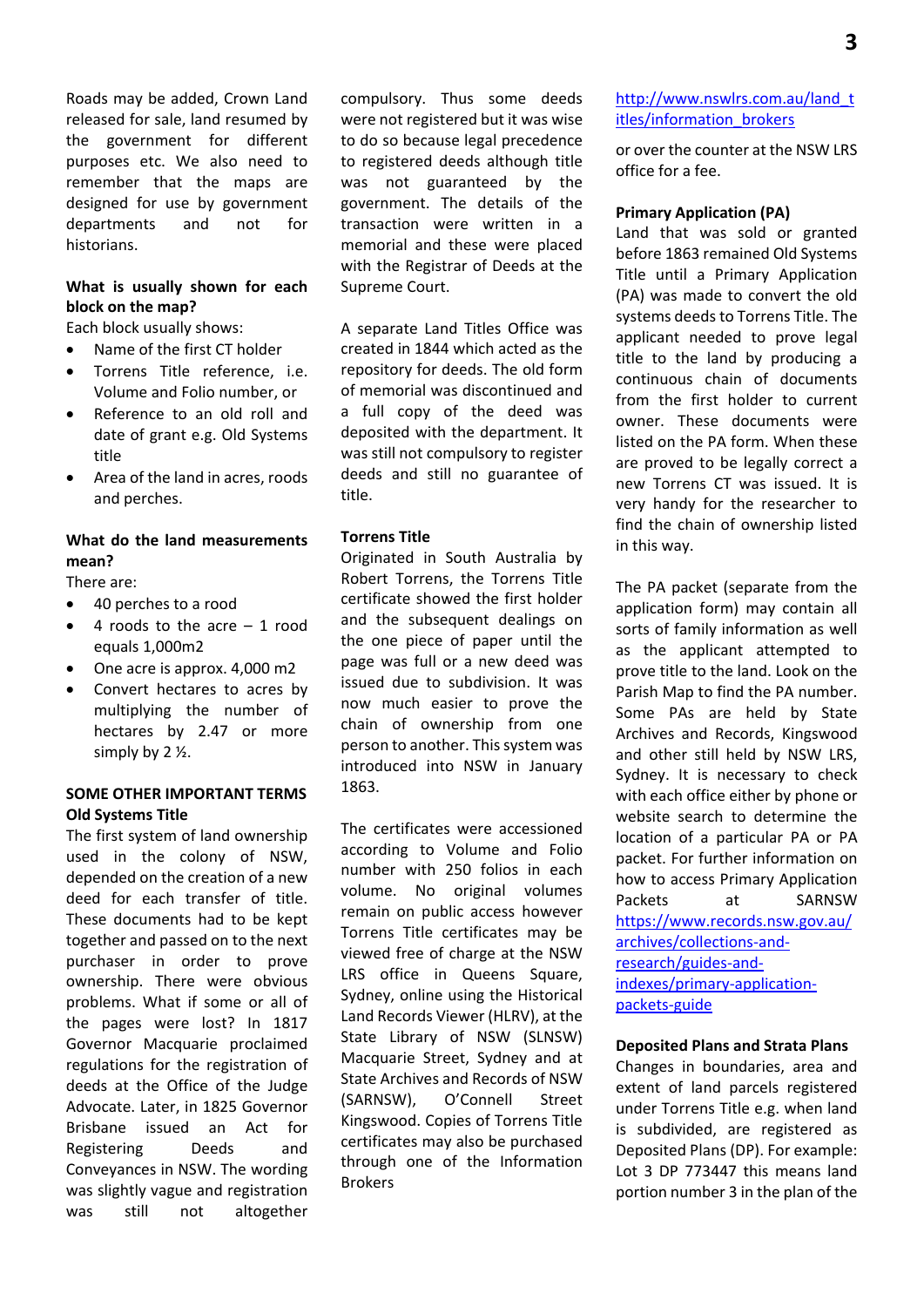subdivision No. 773447. Parish Maps do not usually show subdivisions. Plans of land subdivided under strata title e.g. residential units, are registered as Strata Plans (SP).

#### **Dealings**

All the transfers, mortgages and discharges, leases etc. to do with a block of land are called dealings.

#### **Grant Registers 1792-1862**

These are the Old Systems Title Registers and are accessed using the Old Systems Grant Index.

#### **The Old Register 1802-1825**

This register comprises volumes 1- 9 in chronological order and is indexed and searchable. The register includes many kinds of documents such as agreements between individuals not just land title records.

## **Vendors Index and Purchasers Index**

The Vendors Index to Old System Title deeds was commenced due to the Registration of Deeds Act 1825 and is indexed by surname. The Purchasers Index, commencing in July 1896 this index was compiled from entries in the Vendors Index. The modern part of this index is incomplete.

## **Torrens Title Purchasers Index**

Commenced with the introduction of Torrens Title in 1863 this index is still in use today although it is maintained in digital rather than manual form.

#### **Conditional Purchase**

One of several government schemes aimed at enabling settlers to own their own land under the terms of the Alienation of Crown Lands Act 1861. Those who did not have sufficient funds to purchase a piece of land outright could do so by living on the land and making

improvements before gaining title to the block. The initial payment was 25% deposit with the balance at 5% interest to be paid in 3 years' time. Land area selected was to be no less than 40 acres and no more than 320 acres at a cost of 20 shillings per acre. Many settlers found this very difficult and perusing the Conditional Purchase Registers shows just how many people tried and failed. It was possible to defer the final payment by paying the 5% interest each year but if a settler defaulted on the payment, did not live on the block or make improvements then the block was sold at auction. State Archives and Records of NSW holds indexes and registers to Conditional Purchases of Crown Land, for further information: [https://www.records.nsw.gov.au/](https://www.records.nsw.gov.au/archives/collections-and-research/guides-and-indexes/conditional-purchase-crown-land-guide) [archives/collections-and](https://www.records.nsw.gov.au/archives/collections-and-research/guides-and-indexes/conditional-purchase-crown-land-guide)[research/guides-and](https://www.records.nsw.gov.au/archives/collections-and-research/guides-and-indexes/conditional-purchase-crown-land-guide)[indexes/conditional-purchase](https://www.records.nsw.gov.au/archives/collections-and-research/guides-and-indexes/conditional-purchase-crown-land-guide)[crown-land-guide](https://www.records.nsw.gov.au/archives/collections-and-research/guides-and-indexes/conditional-purchase-crown-land-guide)

#### **Homestead Grants**

The Crown Lands Acts of 1895 established several new types of land tenure including homestead selection under a perpetual lease arrangement. Under the terms of the act, land could be occupied by paying an annual rental of 1.25% of the capital value of the block. If all the conditions were met after 5 years, then a Homestead Grant was issued and the annual rental increased to 2.5%.

Homestead portions were to be no larger than 1,280 acres. However, most of those in the Currency Creek area of NSW for example, averaged 40 acres which was designed to be sufficient to support one family carrying out orcharding and mixed farming. Married women were also allowed to acquire a homestead portion with permission of the NSW Minister for Lands. The selector was required to commence residency on the block within three months and to erect a dwelling with a value of not less than £20 within eighteen months of the date of confirmation of the application by the department.

In 1917 legislation was passed by the New South Wales Government to enable those occupying land under the former Labour Settlement Schemes (for example Wilberforce and Pitt Town) to convert the tenure to homestead selection and then into conditional purchase and therefore freehold under the new Crowns Lands Act. Under the provisions of the Closer Settlement Act of 1901 and subsequent acts, land in New South Wales was made available under several different schemes.

## **Some problems with interpreting Parish Maps**

The mortgagee's name will sometimes appear on the map instead of the mortgagor e.g. the name of a bank or the person who loaned the money for purchase. The Grantee is not always the first person to live on the block so if the block was a Conditional Purchase then many selectors may have tried to fulfil the conditions before one selector was successful and issued with the first CT.

If the block was leasehold which was subsequently converted to freehold, then the name of the first freehold purchaser would be recorded on the map not the name of the first lease holder.

Land may have been resumed for another purpose by government such as Soldier Settlement, Housing Commission of NSW estates, electricity easements, national parks, schools etc. The name of the first holder is therefore removed from subsequent editions of the map.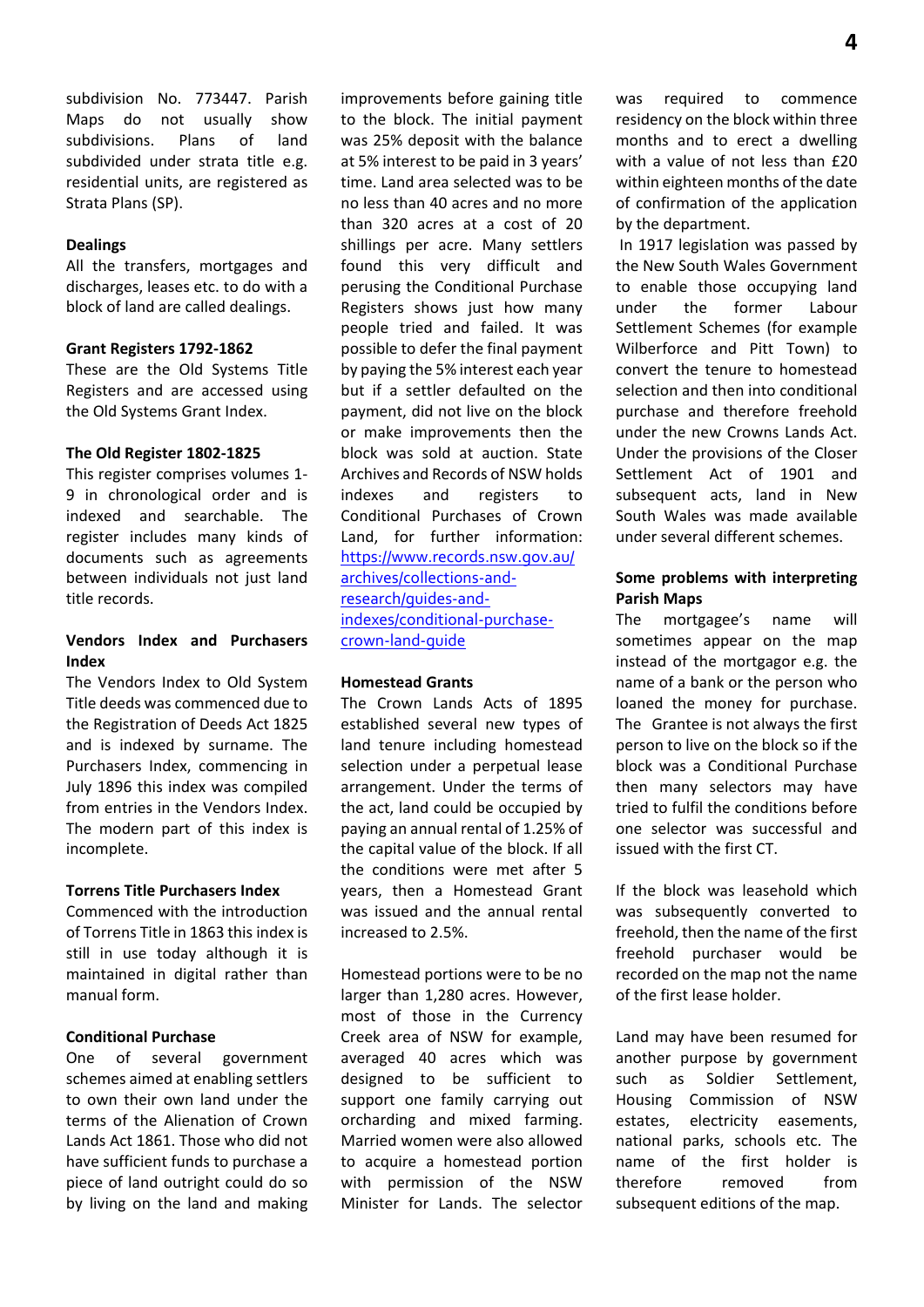#### **OTHER SOURCES INCLUDE:**

## **Local Studies & Family History Library**

Parramatta Heritage & Visitor Information Centre 346A Church Street Parramatta **■: (02) 8839 3322 <u>■:<http://arc.parracity.nsw.gov.au/></u>** [:localstudies@parracity.nsw.gov.au](mailto:localstudies@parracity.nsw.gov.au)

Holdings: Local Government records such as rate, rate assessment and valuation books; electoral rolls; Sands Directories; maps and plans; Historical Records of Australia; Historical Records of NSW; published histories of people, places, architecture; vertical files containing information on individual properties; local community newspapers; local heritage studies and photograph collection.

- Colonial Secretary Overview SARNSW [https://www.records.nsw.gov.](https://www.records.nsw.gov.au/archives/collections-and-research/guides-and-indexes/colonial-secretary-overview) [au/archives/collections-and](https://www.records.nsw.gov.au/archives/collections-and-research/guides-and-indexes/colonial-secretary-overview)[research/guides-and](https://www.records.nsw.gov.au/archives/collections-and-research/guides-and-indexes/colonial-secretary-overview)[indexes/colonial-secretary](https://www.records.nsw.gov.au/archives/collections-and-research/guides-and-indexes/colonial-secretary-overview)**[overview](https://www.records.nsw.gov.au/archives/collections-and-research/guides-and-indexes/colonial-secretary-overview)**
- Australian newspapers online e.g. for sale or auction notices, family notices [https://trove.nla.gov.au/newsp](https://trove.nla.gov.au/newspaper) [aper](https://trove.nla.gov.au/newspaper)
- Maps and plans SARNSW [https://www.records.nsw.gov.](https://www.records.nsw.gov.au/archives/collections-and-research/guides-and-indexes/surveyor-general-guide) [au/archives/collections-and](https://www.records.nsw.gov.au/archives/collections-and-research/guides-and-indexes/surveyor-general-guide)[research/guides-and](https://www.records.nsw.gov.au/archives/collections-and-research/guides-and-indexes/surveyor-general-guide)[indexes/surveyor-general](https://www.records.nsw.gov.au/archives/collections-and-research/guides-and-indexes/surveyor-general-guide)[guide](https://www.records.nsw.gov.au/archives/collections-and-research/guides-and-indexes/surveyor-general-guide) and [https://www.records.nsw.gov.](https://www.records.nsw.gov.au/archives/collections-and-research/guides-and-indexes/county-parish-maps-guide) [au/archives/collections-and](https://www.records.nsw.gov.au/archives/collections-and-research/guides-and-indexes/county-parish-maps-guide)[research/guides-and](https://www.records.nsw.gov.au/archives/collections-and-research/guides-and-indexes/county-parish-maps-guide)[indexes/county-parish-maps](https://www.records.nsw.gov.au/archives/collections-and-research/guides-and-indexes/county-parish-maps-guide)[guide](https://www.records.nsw.gov.au/archives/collections-and-research/guides-and-indexes/county-parish-maps-guide)
- Deceased estates, wills, probate packets - SARNSW [https://www.records.nsw.gov.](https://www.records.nsw.gov.au/archives/collections-and-research/guides-and-indexes/deceased-estates-guide) [au/archives/collections-and](https://www.records.nsw.gov.au/archives/collections-and-research/guides-and-indexes/deceased-estates-guide)[research/guides-and](https://www.records.nsw.gov.au/archives/collections-and-research/guides-and-indexes/deceased-estates-guide)[indexes/deceased-estates-](https://www.records.nsw.gov.au/archives/collections-and-research/guides-and-indexes/deceased-estates-guide)

## [guide](https://www.records.nsw.gov.au/archives/collections-and-research/guides-and-indexes/deceased-estates-guide) and

[https://www.records.nsw.gov.](https://www.records.nsw.gov.au/archives/collections-and-research/guides-and-indexes/probate-packets-wills-guide) [au/archives/collections-and](https://www.records.nsw.gov.au/archives/collections-and-research/guides-and-indexes/probate-packets-wills-guide)[research/guides-and](https://www.records.nsw.gov.au/archives/collections-and-research/guides-and-indexes/probate-packets-wills-guide)[indexes/probate-packets-wills](https://www.records.nsw.gov.au/archives/collections-and-research/guides-and-indexes/probate-packets-wills-guide)[guide](https://www.records.nsw.gov.au/archives/collections-and-research/guides-and-indexes/probate-packets-wills-guide)

- Descendants of former owners - family history collections - Society of Australian Genealogist[s www.sag.org.au](http://www.sag.org.au/)
- Personal papers held by Mitchell Library (SLNSW) [www.sl.nsw.gov.au](http://www.sl.nsw.gov.au/)
- Local historical societies such as:
	- o Parramatta & District Historical Society [http://www.parramattahist](http://www.parramattahistorical.org.au/) [orical.org.au](http://www.parramattahistorical.org.au/)
	- o Granville Historical Society [http://www.granvillehistori](http://www.granvillehistorical.org.au/) [cal.org.au](http://www.granvillehistorical.org.au/)
- Photographic collections held by government departments e.g. NSW Government Architect (SRNSW)
- State & Commonwealth Government records e.g. School records, Theatres and Public Hall records are held by SRNSW. Post Office files are held by the National Archives of Australia, Sydney Office, Chester Hill NSW 2162, [www.naa.gov.au](http://www.naa.gov.au/)

#### **RESEARCH GUIDES**

- State Archives and Records of NSW - Land indexes online [http://www.records.nsw.gov.](http://www.records.nsw.gov.au/state-archives/indexes-online/indexes-online#l) [au/state-archives/indexes](http://www.records.nsw.gov.au/state-archives/indexes-online/indexes-online#l)[online/indexes-online#l](http://www.records.nsw.gov.au/state-archives/indexes-online/indexes-online#l)
- State Records and Archives of NSW – House and Property Guide [https://www.records.nsw.gov.](https://www.records.nsw.gov.au/archives/collections-and-research/guides-and-indexes/house-and-property-guide) [au/archives/collections-and](https://www.records.nsw.gov.au/archives/collections-and-research/guides-and-indexes/house-and-property-guide)[research/guides-and-](https://www.records.nsw.gov.au/archives/collections-and-research/guides-and-indexes/house-and-property-guide)

[indexes/house-and-property](https://www.records.nsw.gov.au/archives/collections-and-research/guides-and-indexes/house-and-property-guide)[guide](https://www.records.nsw.gov.au/archives/collections-and-research/guides-and-indexes/house-and-property-guide)

• NSW LRS Searching Guides [http://www.nswlrs.com.au/pu](http://www.nswlrs.com.au/publications/search_guides) [blications/search\\_guides](http://www.nswlrs.com.au/publications/search_guides)

## **REPOSITORIES**

**NSW Land Registry Services** Queens Square, Sydney NSW 2000 **雪**: 1300 052 637  $\Box$ : www.nswlrs.com.au

#### **State Library of NSW**

Macquarie Street Sydney NSW 2000 **@**: 02 9273 1414 : [www.sl.nsw.gov.au](http://www.sl.nsw.gov.au/) 

#### **National Library of Australia**

Parkes Place Canberra ACT 2600  $\mathbf{\widehat{m}}$ : 02 6262 1111 : [www.nla.gov.au](http://www.nla.gov.au/)

## **State Archives and Records of NSW**

143 O'Connell Street, Kingswood NSW 2747 **@**: 02 9673 1788 : [www.records.nsw.gov.au](http://www.records.nsw.gov.au/) 

#### **National Archives of Australia**

120 Miller Road, Chester Hill NSW 2162  $\mathbf{\widehat{m}}$ : 02 9645 0110 ■: www.naa.gov.au

### **Royal Australian Historical Society**

133 Macquarie Street Sydney NSW 2000 ■: 029247-8001 ■: www.rahs.org.au

# **Society of Australian**

**Genealogists** 120 Kent Street Sydney NSW 2000  $\mathbf{\widehat{m}}$ : 02 9247 3953 : [www.sag.org.au](http://www.sag.org.au/)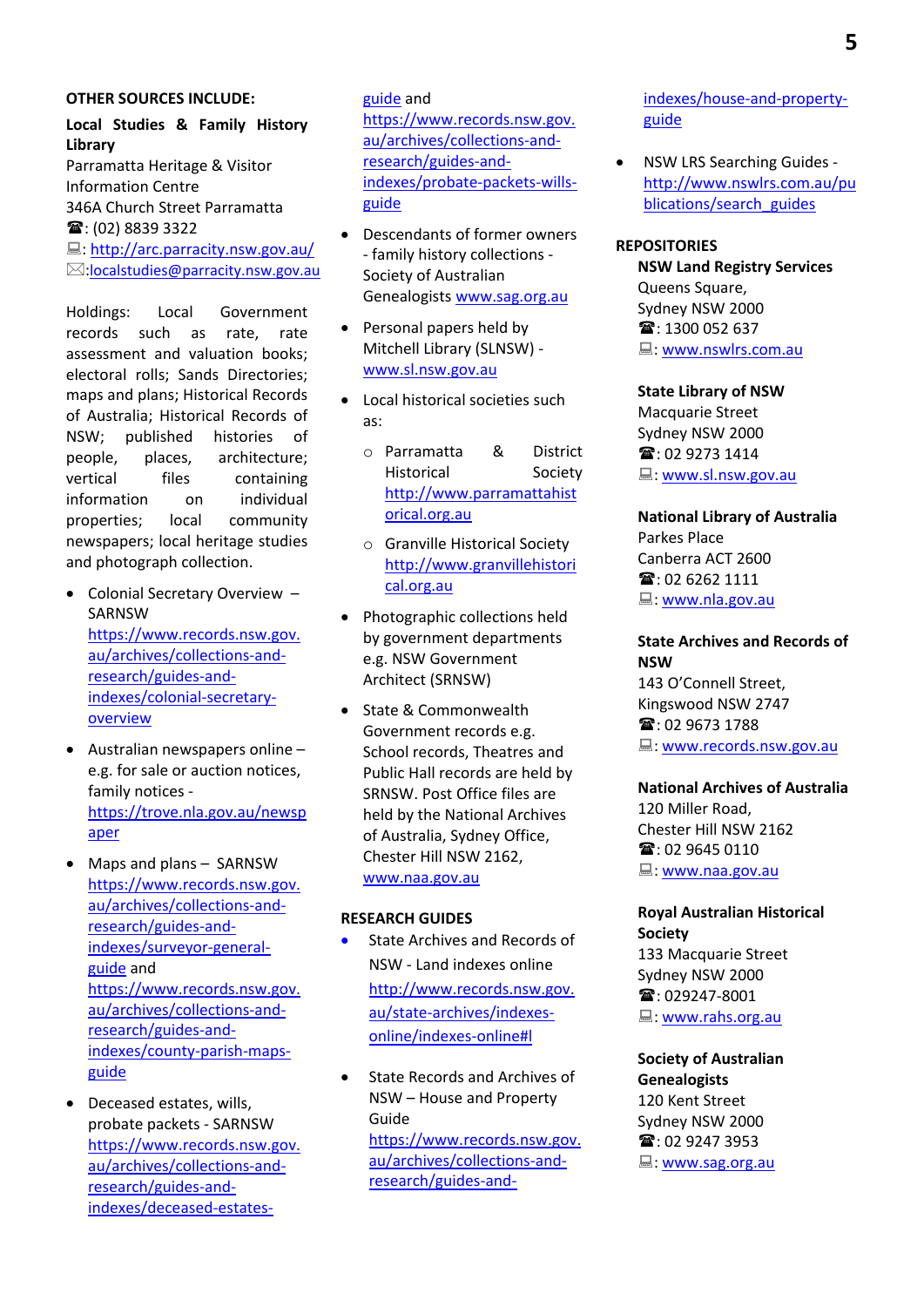## **Key Events and Dates in the History of Land Titles in NSW**

| <b>Date</b> | <b>Event</b>                                                                               |
|-------------|--------------------------------------------------------------------------------------------|
| 1787        | Governor Phillip was empowered by the British Government to grant land to emancipists      |
|             | in the future colony of NSW.                                                               |
| 1788        | Establishment of the British penal colony in NSW.                                          |
| 1789        | James Ruse granted 30 acres of land at Parramatta for agricultural purposes.<br>Non-       |
|             | commissioned officers and privates entitled to receive free grants of land.                |
| 1792        | Commencement of land grants to free men. Grants made to commissioned officers by           |
|             | Francis Grose.                                                                             |
| 1794        | First woman to receive a grant of land - Ellenor Frazer.                                   |
| 1794        | Twenty-two settlers granted land on the banks of the Hawkesbury from Windsor near the      |
|             | mouth of South Creek to the vicinity of Pitt Town.                                         |
| 1802        | Official recording of land grants in a register.                                           |
| 1803        | Establishment of the Sydney Gazette newspaper which included government notices,           |
|             | proclamations advertisements etc.                                                          |
| 1807-09     | A total of 413 grants made during the Rum Rebellion by the NSW Corps.                      |
| 1810        | Grants issued during the Rum Rebellion were cancelled by Governor Macquarie but most       |
|             | were later reinstated.                                                                     |
| 1820        | Governor Macquarie issued an order which officially allowed limited grazing of stock       |
|             | outside the Cumberland Plains.                                                             |
| 1825        | Sale of land by private tender introduced.                                                 |
| 1825        | Introduction of the register of deeds including land deeds and other types of agreements,  |
|             | however registration was not compulsory.                                                   |
| 1826        | Legal limits of settlement imposed by Governor Darling within which occupation of land     |
|             | was allowed and police protection guaranteed, proclamation published in the Sydney         |
|             | Gazette.                                                                                   |
| 1828        | Marriage Grants made available by Sir R Dowling to daughters of men of respectability and  |
|             | women of good conduct in the colony.                                                       |
| 1829        | Demarcation of the boundary of settlement known as the 19 counties by Government           |
|             | Order in an effort to restrict the spread of settlement.                                   |
| 1829        | 8 June 1829, as land administration was in such disarray it was decided that every         |
|             | landowner had to "prove" ownership by lodging a memorial. In subsequent years these        |
|             | memorials in summary were published in the Government Gazette so that any other person     |
|             | had the opportunity to object. This process may have been one of the main reasons why      |
|             | the Government Gazette started in 1832 followed by a Court of Claims in 1833.              |
| 1830s       | The term 'squatting' took on the meaning of unauthorised occupation of land.               |
| 1831        | The 'Ripon Regulations' meant the cessation of free grants, land obtained only by purchase |
|             | at public auction, minimum price of 5 shillings per acre. The term 'grant' continued to be |
|             | used but did not mean free of charge.                                                      |
| 1832        | Establishment of the NSW Government Gazette as the media for the publication of            |
|             | government notices etc. Crown Land sales results published until 1857.                     |
| 1833        | Land ownership had become haphazard and subject to argument and dispute. Many of           |
|             | those living on blocks of land did not have a certificate of title to prove ownership and  |
|             | others claimed to have been promised the same portion of land. At this time title          |